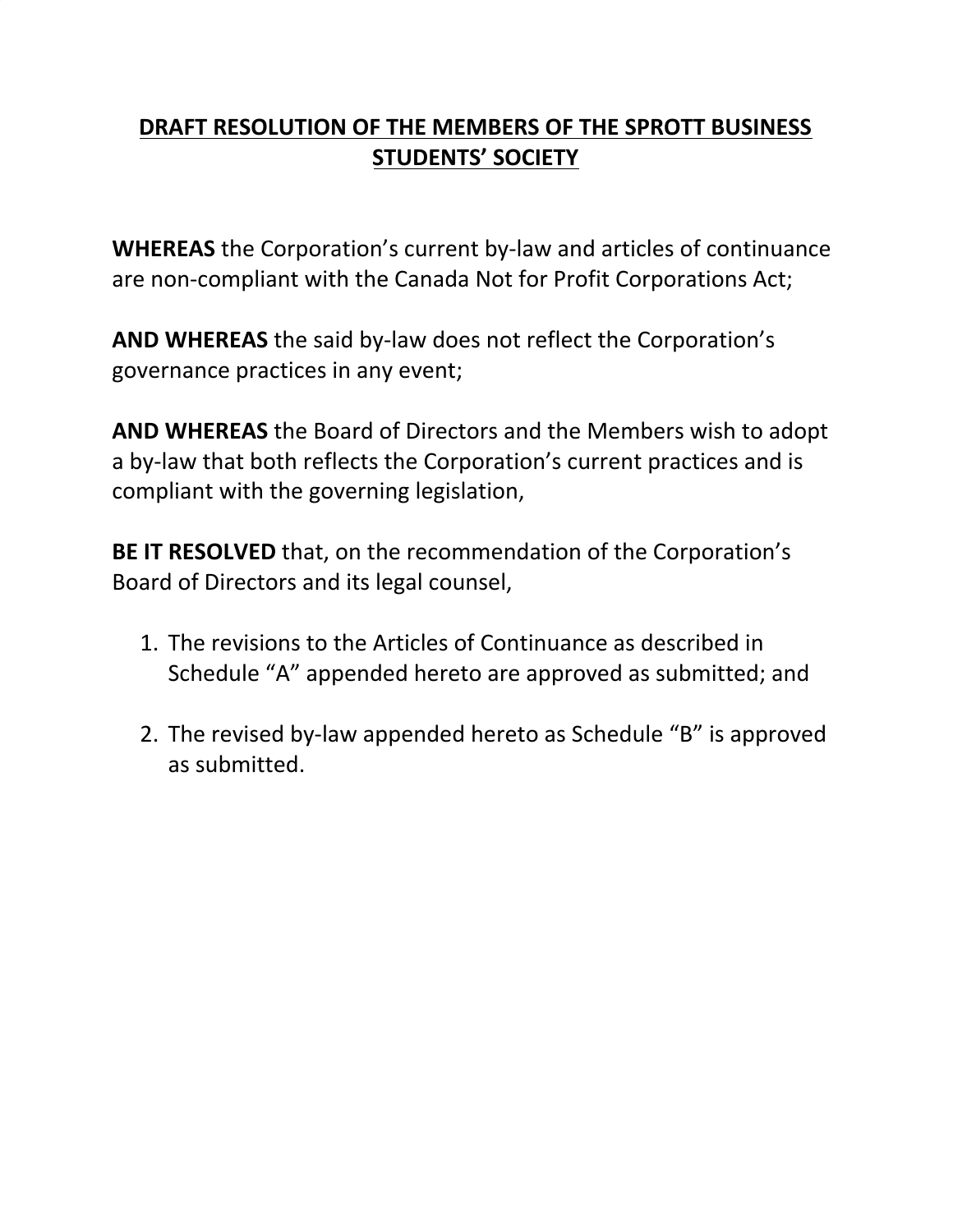## SCHEDULE "A"

1. Section 8 and Appendix A of the Corporation's Articles of Continuance regarding the classes of membership shall be deleted in its entirety and replaced with the following:

"The Corporation is authorized to establish Class A, Class B and Class C members as follows:

The Class A voting membership shall be available to all undergraduate Sprott students who pay a levy fee to the Corporation. They shall be entitled to receive notice of and to attend the annual meeting of members and there elect the President of the Corporation to the Board of Directors. Each Class A voting member shall be entitled to one (1) vote at such meetings. Class A members shall have no additional voting rights, other than those prescribed by the Canada Not for Profit Corporations Act, as amended.

The Class B voting members shall be comprised of the Corporation's incoming President elected by the Class A Members at the last annual meeting of members, the outgoing President of the Corporation , elected by the Class A Members at the previous annual meeting of members, a designate of the Business Career Management Centre At the Carleton University Sprott School of Business and the Student Success Officer is appointed to this position by the Sprott School of Business at Carleton University. Each Class B voting member is entitled to receive notice of and attend the annual Class B members' meeting, to elect six members of the Board of Directors and each such Class B voting member shall be entitled to one (1) vote.